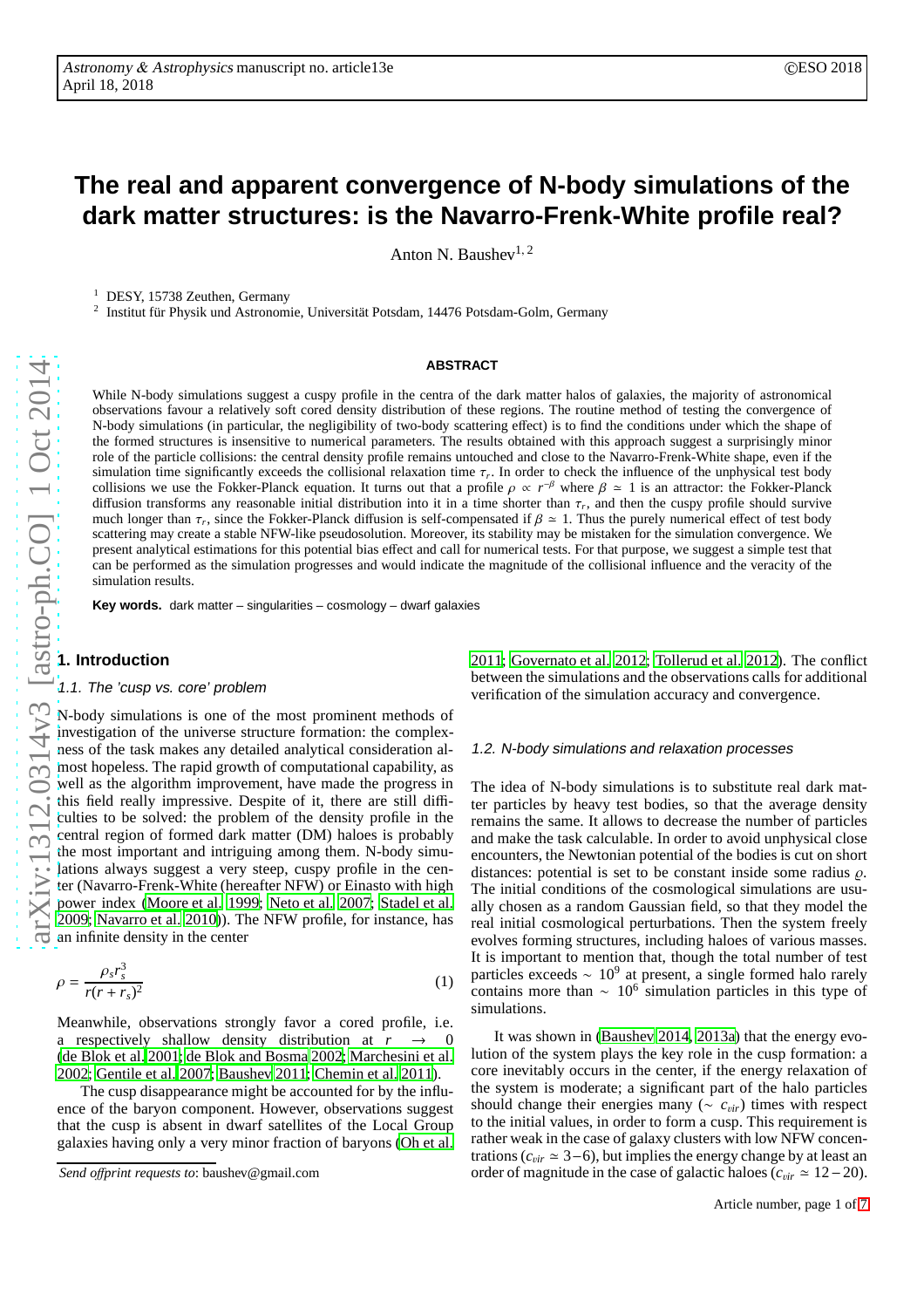A dark matter halo has several ways of relaxation. First of all, the baryon matter can affect this process, though dwarf galaxies have only a tiny fraction of the baryons and show no cusps [\(Oh et al. 2011\)](#page-6-4). However, even a purely collision-less DM halo may relax very effectively via the so-called violent relaxation [\(Lynden-Bell 1967](#page-6-9)). The essence of this mechanism is simple: when the halo collapses, strong density inhomogeneities (caustics etc.) should appear. The inhomogeneities generate a smallscale gravitational field, that is a mediator of the energy exchange between particles. Analytical calculations show that the mechanism can be very effective in the center of the halo. However, the violent relaxation 'works' only during the halo collapse: the formed halo has a stationary gravitational field. Moreover, the efficiency of the violent relaxation rapidly drops with radius [\(Lynden-Bell 1967\)](#page-6-9).

Here we investigate an another, quite unphysical, relaxation mechanism: the pair collisions of the test bodies. In the case of real systems this process is completely absent: the particle mass of real dark matter is so small that their gravitational collisions play no role, as we will see below. On the contrary, the test bodies are quite massive ( $\sim 10^{-6}$  of the total halo mass) and may effectively collide redistributing their energy and momentum. In reality, where the dark matter particles carry  $< 10^{-60}$ halo masses, this process is irrelevant. So, do N-body collisions contribute to cusp formation in N-body simulations?

An exact investigation of the collision influence is a very complex task: it requires careful consideration of the particle velocity and spatial distributions. However, a simple (but quite reliable) and commonly-used method to estimate the collisional relaxation time is to use 'characteristic', averaged values of the particle velocities  $v$  and radii  $r$ , instead of real distributions [\(Binney and Tremaine 2008,](#page-6-10) eqn. 1.32). Substituting the orbital time  $r/v$  into this equation, we obtain:

$$
\frac{\langle \Delta v \rangle}{\delta t} \simeq 0 \qquad \frac{\langle \Delta v^2 \rangle}{\delta t} \simeq \frac{8v^2 \ln \Lambda}{N(r)} \cdot \frac{v}{r}
$$
 (2)

Here  $N(r)$  is the number of particles inside radius  $r$ , ln  $\Lambda$  is the Coulomb logarithm. Generally speaking, ln Λ depends on radius. According to [Binney and Tremaine \(2008,](#page-6-10) chapter 1.2.1), ln  $\Lambda = b_{max}/b_{min}$ , where  $b_{max}$  and  $b_{min}$  are the characteristic maximum and the minimum values of the impact parameter. *bmax* is the maximum radius where the surface density  $N(r)/\pi r^2$  of the test bodies can be approximately considered as constant. *bmin* is defined by the radius where either the assumption of a strait-line trajectory breaks, or the newtonian potential is no longer valid. Since  $\ln \Lambda$  depends on  $b_{max}$  and  $b_{min}$  only logarithmically, it is usually enough to make rough estimations of these quantities. For a stellar system [Binney and Tremaine \(2008,](#page-6-10) chapter 1.2.1) estimated  $b_{max} \approx R_{vir}$  and  $b_{min} \approx b_{90}$ , where  $b_{90}$  is the 90 degree deflection impact parameter. Then  $\Lambda = R_{vir}/b_{90} \simeq R_{vir}v^2/(Gm) \simeq$ *N*, and this is the estimation of Λ applied by [Power et al. \(2003](#page-6-11)).

In the case of N-body simulations,  $b_{90}$  should not be smaller than the smoothing radius  $\rho$ . Second, the surface density rapidly drops at the halo edge. Let us consider the center of NFW profile [\(1\)](#page-0-0), where  $\rho \propto r^{-1}$ : then the surface density  $N(r)/\pi r^2$  remains constant up to  $r = r_s$ , and  $b_{max} \approx r_s$ . So  $\Lambda \sim r_s/\rho$  in this im-portant instance; [Klypin et al. \(2013\)](#page-6-12) obtained  $\Lambda = 3r_s/\rho$ , i.e.  $\Lambda$ in the center of an NFW halo depends almost not at all on radius. The dependence may be more significant for other profiles; however, ln Λ cannot be a strong function of radius in the central region: it depends on *bmax* and *bmin* only logarithmically. Moreover, the gravitational friction force acting on a particle, which is proportional to  $\ln \Lambda$ , is apparently neither zero nor infinite in

the halo center. Consequently, ln  $\Lambda$  is finite, but not equal to 0 at  $r = 0$ . For reasons of symmetry, ln  $\Lambda$  has an extremum at  $r = 0$ and so cannot cannot be a sharp function near this point in the very general case. In the important instance of NFW profile ln Λ is quite constant, as we could see. For a halo of concentration  $c_{vir} = 10$  and a typical value  $\rho \simeq 10^{-3} R_{vir}$  we obtain ln  $\Lambda \simeq 6$ .

<span id="page-1-1"></span>The relaxation time  $\tau_r$  is roughly defined by the moment when  $\Delta v^2 \simeq v^2$ , and we obtain from [\(2\)](#page-1-0)

$$
\tau_r = \frac{N(r)}{8\ln\Lambda} \cdot \frac{r}{v} \tag{3}
$$

Since real DM haloes contain  $\sim 10^{65}$  particles, the collisional relaxation plays no role there. On the contrary, the number of test bodies in a separate halo is relatively small in simulations, and the unphysical relaxation may be important on the simulation time  $t_0$ .

#### 1.3. Convergence

The main purpose of the convergence test is to find the maximum ratio  $t_0/\tau_r$  whereby the density profile is still not corrupted by the collisions.  $\tau_r$  rapidly grows with radius: the influence of the collision relaxation may still be negligible on the halo outskirts, but already significant in the center. So we may introduce the convergence radius *rcon*<sup>v</sup> of a halo at given *t*0, so that the collisions are already significant inside *rcon*<sup>v</sup> , but the simulated density profile is still reliable for *r* > *rcon*<sup>v</sup> .

<span id="page-1-0"></span>Of course, this aspect of the N-body simulation convergence has been explicitly explored; we mention here only a few works of the vast literature. Because of the lack of reliable analytical predictions of dark matter distribution near the halo center, the main method of the tests is to find the conditions under which the structure of simulated halos is independent of numerical pa-rameters. [Moore et al. \(1998](#page-6-13)) found that  $r_{conv} \sim R_{vir}/\sqrt[3]{N_{vir}}$  ( $R_{vir}$ and  $N_{vir}$  are the virial radius of the halo and the number of the test particles in it), and so *rcon*<sup>v</sup> should contain thousands test particles. [Ghigna et al. \(2000](#page-6-14)) gave a similar estimation of the particle number, but emphasized that *rcon*<sup>v</sup> should exceed the smoothing radius  $\rho$  by no less than a factor of three. On the contrary, [Klypin et al. \(2001\)](#page-6-15) suggested that it could be enough to have ∼ 200 simulative particles inside *rcon*<sup>v</sup> if we properly chose other simulation parameters. [Klypin et al.](#page-6-12) [\(2013\)](#page-6-12) considered the density profiles of subhaloes and found that even ∼ 100 test particles can be enough in this case, because of the relatively small number of crossing-times of dark matter in the subhaloes. [Diemand et al. \(2004](#page-6-16)) argued for the opposite: the twobody collisions in the subhaloes can be so effective that it affects the whole hierarchical structure formation.

However, [Power et al.](#page-6-11) [\(2003\)](#page-6-11) remains the fundamental investigation of the N-body convergence; the criterion offered by this paper is routinely used in modern simulations to determine *rcon*<sup>v</sup> (see, for instance, [\(Navarro et al. 2010\)](#page-5-3)). In order to determine *rcon*<sup>v</sup> , [Power et al.](#page-6-11) [\(2003\)](#page-6-11) considered the time dependence of the overdensity at some radius *r* (i.e., the ratio of the average density inside radius *r* from the halo center to the average universe density). It was found that a cuspy profile (close to  $\rho \propto r^{-1}$ ) forms fairly rapidly in the center, and then the density contrast remains almost constant up to, at least,  $t_0 \approx 1.7\tau_r$  [\(Power et al.](#page-6-11) [\(2003\)](#page-6-11) used relaxation time, based on [\(3\)](#page-1-1)). So the criterion of *r*<sub>conv</sub> offered by [Power et al.](#page-6-11) [\(2003\)](#page-6-11) is  $\tau_r \geq 0.6t_0$ . Such a large ratio ( $t_0/\tau_r \approx 2$ ) seems surprisingly high: actually, it means that test particle collisions have little effect on the simulations even at a time interval exceeding the relaxation time. However, it was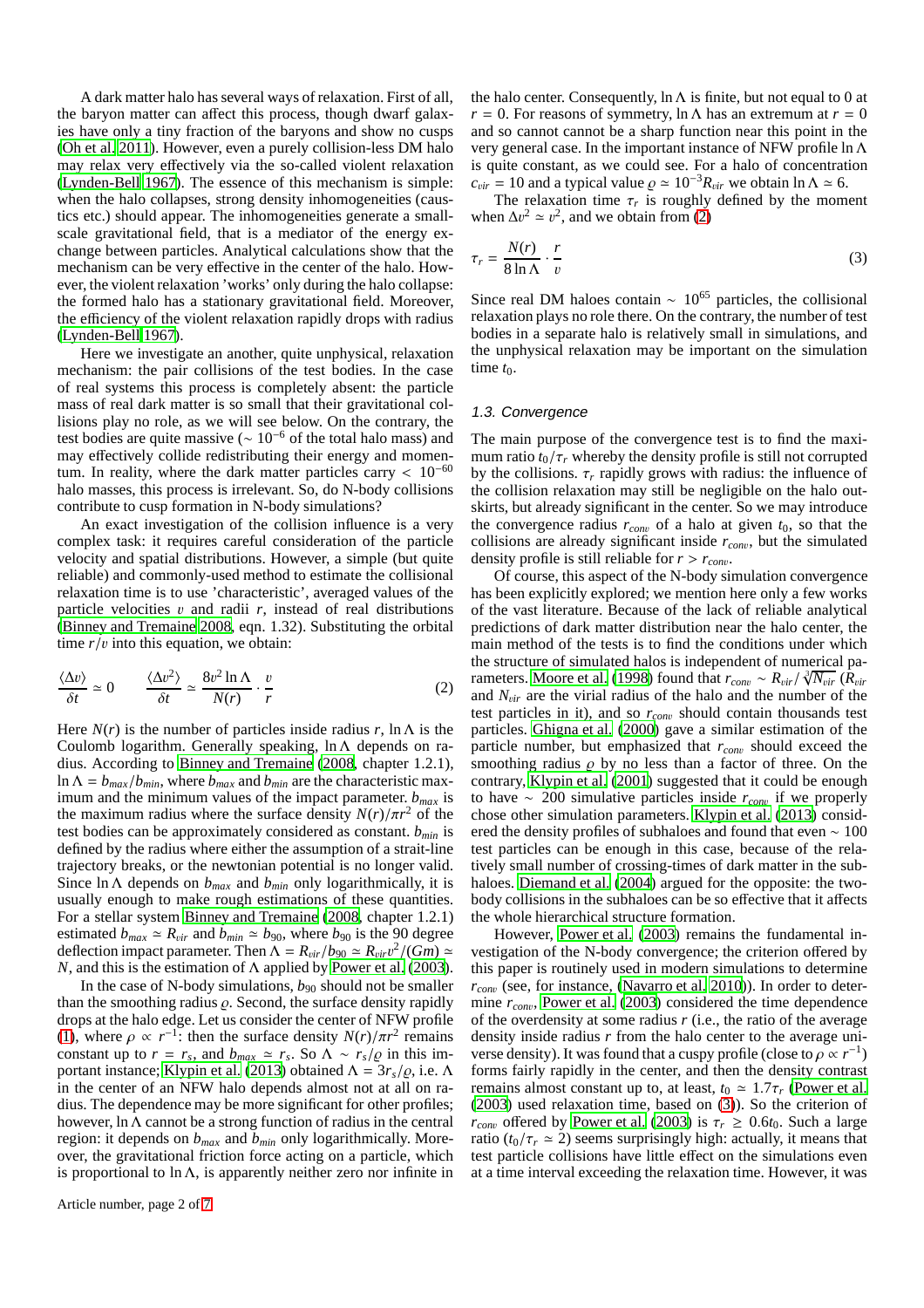found in further convergence tests that the criterion might be even softer: the NFW-like profile in the center survives almost unchanged many times longer than the analytical estimations of  $\tau_r$  [\(Hayashi et al. 2003;](#page-6-17) [Klypin et al. 2013](#page-6-12)). If one accepts stability of the profile as a proof of convergence, it leads to a very optimistic appraisal of the central resolution of N-body simulations.

The aim of this paper is to show a potential pitfall of the above-mentioned numerical methods of the convergence tests. The very fact of the simulation results converging to some 'stationary' (or quasi-stationary) solution does not guarantee that the results have converged to a physical solution. Indeed, we will show that test body collisions may result in the persistent occurrence of the steep NFW-like central profile in numerous N-body simulations. If this is confirmed to be true, the above-mentioned criteria of convergence (like  $\tau_r > 0.6t_0$ ), routinely used in literature, would significantly overestimate the central resolution of N-body simulations.

### **2. Calculations**

#### 2.1. The momentum distribution of the test bodies

Let us consider test body collisions in the center of formed halo. We suppose a power-law density distribution in the center  $\rho \sim$  $r^{-\beta}$  (it is important that  $\beta$  < 2). Then the number of the bodies enclosed inside radius *r* and the halo mass depend on the radius as:

$$
N(r) = N_0 \left(\frac{r}{r_b}\right)^{3-\beta} \qquad M(r) = \mu N_0 \left(\frac{r}{r_b}\right)^{3-\beta} \tag{4}
$$

where  $\mu$  is the test body mass,  $r_b$  is the radius where the central profile  $\rho \sim r^{-\beta}$  breaks;  $r_b = r_s$  in the case of NFW profile. The gravitational potential is

<span id="page-2-0"></span>
$$
\phi(r) = G \frac{\mu N_0}{(2 - \beta)r_b} \left(\frac{r}{r_b}\right)^{2-\beta} = \frac{\Phi^2}{(2 - \beta)} \left(\frac{r}{r_b}\right)^{2-\beta} \tag{5}
$$

Assuming  $\phi(0) = 0$  and designating  $\Phi = \sqrt{\frac{\phi(0)}{n}}$ *G*µ*N*<sup>0</sup>  $\frac{arv_0}{r_b}$ . We follow the simplifying method applied by [Binney and Tremaine](#page-6-10) [\(2008\)](#page-6-10) to obtain equation [\(2\)](#page-1-0): instead of exact distribution functions, we will use characteristic, averaged over time values of parti-

cle radius *r*, velocity *v* and momentum  $p = \mu v$ . In the framework of this approach the task becomes one-dimensional: the system state is totaly defined by a single function *N*(*r*) depending on the only coordinate  $(r,$  for instance). Of course, the halo center is virialised. The average kinetic energy of a particle is  $\epsilon_k = p^2/(2\mu)$ , the average potential one  $\epsilon_p = \mu \phi(r)$ . Potential [\(5\)](#page-2-0) is a power-law of index  $(2 - \beta)$ : according to the virial theorem (see [A\)](#page-5-6),  $\epsilon_k$  and  $\epsilon_p$  of a particle being in finite motion in this field are bound

<span id="page-2-7"></span>
$$
\epsilon_k = \frac{2 - \beta}{2} \epsilon_p \tag{6}
$$

So

<span id="page-2-1"></span>
$$
\frac{p^2}{2\mu} = \frac{2-\beta}{2} \frac{\mu \Phi^2}{(2-\beta)} \left(\frac{r}{r_b}\right)^{2-\beta}
$$

$$
p = \mu \Phi \left(\frac{r}{r_b}\right)^{1-\frac{\beta}{2}} \qquad r = r_b \left(\frac{p}{\mu \Phi}\right)^{\frac{2}{2-\beta}}
$$
(7)

The last equation defines the one-to-one relation between the characteristic values of *r* and *p*, and we may use *p* instead of *r*. In particular,  $v = p/\mu$ . Considering all particles contained within radius *r*, their momentum distribution can be calculated as

<span id="page-2-3"></span>
$$
N(p) = N_0 \left(\frac{p}{\mu \Phi}\right)^{\frac{6-2\beta}{2-\beta}}
$$
 (8)

$$
n(p) = \frac{dN(p)}{dp} = \frac{(6-2\beta)}{(2-\beta)} \frac{N_0}{\mu \Phi} \left(\frac{p}{\mu \Phi}\right)^{\frac{4-\beta}{2-\beta}}
$$
(9)

#### 2.2. The effect of collisions on the momentum distribution

The collisions lead to a sort of diffusion of the test bodies in the phase space. Since the close encounters are excluded by the potential smoothing, the evolution of distribution function  $n(p)$ can be described by the Fokker-Planck equation:

$$
\frac{\partial n(p)}{\partial t} = \frac{\partial}{\partial p} \left\{ \tilde{A} n(p) + \frac{\partial}{\partial p} [B n(p)] \right\} \tag{10}
$$

where

$$
\tilde{A} = \frac{\langle \Delta p \rangle}{\delta t} = \mu \frac{\langle \Delta v \rangle}{\delta t} \qquad B = \frac{\langle \Delta p^2 \rangle}{2\delta t} = \frac{\mu^2}{2} \frac{\langle \Delta v^2 \rangle}{\delta t}
$$
(11)

Substituting here equations [\(2\)](#page-1-0), we obtain  $\tilde{A} = 0$  and

<span id="page-2-2"></span>
$$
B = \frac{4p^3 \ln \Lambda}{r \mu N} = \frac{4\mu^2 \Phi^3 \ln \Lambda}{r_b N_0} \left(\frac{p}{\mu \Phi}\right)^{-\frac{2+\beta}{2-\beta}}
$$
(12)

The diffusion flux of the particles is [\(Landau and Lifshitz 1980\)](#page-6-18)

<span id="page-2-4"></span>
$$
s = -\tilde{A}n(p) - \frac{\partial}{\partial p}[Bn(p)]\tag{13}
$$

Since our task is one-dimensional, the number of particles crossing the surface  $p = const$  (or, what is the same in view of one-to-one relation [\(7\)](#page-2-1),  $r = const$ ) in a unit time is  $dN(r)/dt = -s$ . Substituting eqn. [\(12\)](#page-2-2) for *B* and eqn. [\(9\)](#page-2-3) for  $n(p)$  into [\(13\)](#page-2-4), we obtain

<span id="page-2-5"></span>
$$
-s = \frac{16(3-\beta)(1-\beta)}{(2-\beta)^2} \frac{\Phi \ln \Lambda}{r_b} \left(\frac{p}{\mu \Phi}\right)^{-\frac{\beta}{2-\beta}}
$$
(14)

In order to estimate the timescale τ*col* influence of collisional diffusion on the density profile, we should consider the ratio of the number of particles diffused through radius *r* in simulation time  $t_0$  to the particle number  $N(r)$  inside this radius, i.e.  $\tau_{col} = N(r) / \left| \frac{dN(r)}{dt} \right|$  $\frac{1}{c}$  accordance with [\(3\)](#page-1-1), we obtain from [\(14\)](#page-2-5)  $\frac{N(r)}{dt}$ . Substituting here  $\tau_r(r)$  instead of *N*(*r*) in

<span id="page-2-6"></span>
$$
\tau_{col} = \frac{(2-\beta)^2}{2(3-\beta)|1-\beta|} \tau_r
$$
\n(15)

It is remarkable that the typical evolution time in units of  $\tau_r$  depends only on  $β$ , and not on radius.

Obviously,  $\tau_{col} \gg \tau_r$  for  $\beta \simeq 1$ , implying that the system evolves very slowly on account of collisions, despite being collisional, if the profile is approximately  $\rho \propto r^{-1}$ . This result suggests that stability of a  $r^{-1}$  profile does not guarantee the absence of collisional effects. In fact, collisions might provide a stable  $r^{-1}$ density profile. Moreover, profile  $\rho \propto r^{-1}$  is a sort of attractor: we may see from [\(14\)](#page-2-5) that the diffusion flux changes its sign at  $\beta = 1$ . If the profile is shallower than  $\rho \propto r^{-1}$ , the flux is pointed

Article number, page 3 of 7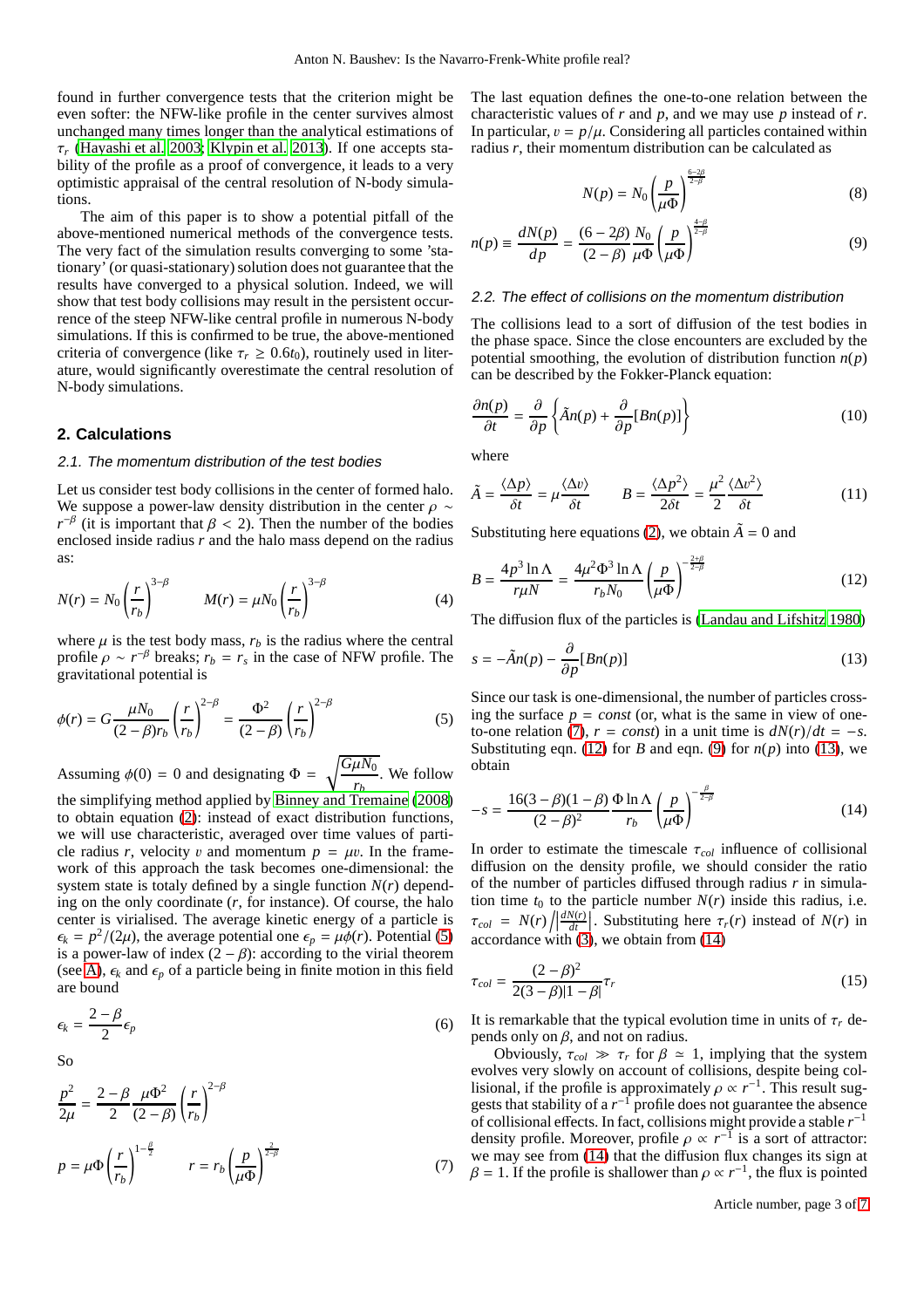

<span id="page-3-0"></span>**Fig. 1.** The time  $t_0$  the central power-law profile  $\rho \propto r^{-\beta}$  takes to be significantly changed by Fokker-Planck diffusion (in units of relaxation time  $\tau_r$ , see eqn. [\(15\)](#page-2-6)). As we can see, if  $\beta$  significantly differs from 1, the profile evolves towards  $\rho \propto r^{-1}$  in a time shorter than  $\tau_r$ . On the contrary, profile  $\rho \propto r^{-1}$  survives for a much longer time interval  $(t_0 \gg \tau_r)$ .

towards the center and tends to sharpen it, and vice versa, the flux shallows a profile with  $\beta > 1$  $\beta > 1$ . Fig. 1 illustrates the characteristic time necessary for the central part of the system to converge towards the  $\rho \propto r^{-1}$  profile. As we can see, if  $\beta$  significantly differs from 1, the profile evolves in a time shorter than  $\tau_r$ . On the contrary, profile  $\rho \propto r^{-1}$  may survive for a much longer time interval  $(t_0 \gg \tau_r)$ .

## **3. Discussion**

Thus we have come to the main conclusion of this paper: the very fact of the simulation results converging to some 'stationary' (or quasi-stationary) solution does not guarantee that the results have converged to the physical distribution. Numerical effects may also create some stable pseudosolutions.

#### 3.1. The immanence of <sup>a</sup> NFW-like attractor solution

Of course, our model was rather crude: we considered  $\beta$  as a constant: so we can only ascertain the characteristic time, in which the profile will significantly change, and the direction of evolution, being unable to follow the evolution in time. Moreover, we used 'characteristic', averaged values of the particle velocities  $v$ and radii *r*, instead of real distributions; our analysis certainly fails if  $r \leq \varrho$ . This simplified approach allowed us to follow exactly the collision estimation method utilized by [Power et al.](#page-6-11) [\(2003](#page-6-11)) and to make the calculations short and obvious.

However, the presence of a NFW-like attractor solution ( $\rho \propto$  $r^{-\beta}$ , where  $\beta \simeq 1$ ) in the halo center seems to be an immanent result of the particle collisions, independent on the simplifications we made. Indeed, [\(Spitzer 1987;](#page-6-19) [Quinlan 1996\)](#page-6-20) consider a spherical star cluster with the distribution function depending only on energy and time (so the velocity distribution is assumed to be isotropic). The diffusion coefficients of the Fokker-Planck equation are evaluated in the local approximation. Though the equations are much more complex in this case, an attractor solution, very similar to that obtained in this paper, occurs as well [\(Evans and Collett 1997\)](#page-6-21). The only difference is that the power index is  $\beta = 4/3$  instead of NFW's value  $\beta = 1$ . However, the discrepancy does not seem very significant. First, the convergency radius *rcon*<sup>v</sup> typically contains hundreds or thousands of test particles in the case of N-body simulations, and so the statistical noise is rather high and does not allow to reconstruct the density profile and determine  $\beta$  at  $r \sim r_{conv}$  very precisely. Second, the model [\(Spitzer 1987;](#page-6-19) [Quinlan 1996\)](#page-6-20) is also not precise: it calculates the diffusion coefficients in the local approximation (which is hardly suitable for an N-body halo at  $r \sim r_{conv}$  with only a moderate number of particles inside) and disregards the potential smoothing. Finally, there is an effect that shallows the attractor profile, making it even closer to NFW.

#### 3.2. The cusp disappearance at  $t \sim 50\tau_r$

As was emphasized in [\(Evans and Collett 1997\)](#page-6-21), condition  $s = 0$ (i.e., the cessation of the Fokker-Planck diffusion) means the dynamical, but not thermodynamical equilibrium of the system. The full Boltzmann equation has the only stationary solution — the isothermal sphere. The Fokker-Planck equation is obtained by expanding the full Boltzmann collision integral into Taylor's series and dropping out all the terms beyond second order [\(Landau and Lifshitz 1980](#page-6-18)). Therefore a stationary solution of the Fokker-Planck equation is not obligatory stationary with respect to the full collision integral. Indeed, the particle velocity dispersion (and so the 'temperature') drops towards the halo center for any density profile softer than  $\rho \propto r^{-2}$  (see, for instance, the first part of equation [\(7\)](#page-2-1)). So the NFW-like solutions, like those considered in this paper or in [\(Evans and Collett](#page-6-21) [1997\)](#page-6-21), have a nonuniform temperature distribution, and the particle collisions should still redistribute energy, leading to additional transport processes. However, the fact that we consider a stationary solution of the Fokker-Planck equation results in an important consequence: the main terms of the collision integral are self-compensated in this case. So the transport processes are possible, but they are caused by the higher-order terms of the collision integral, which are notably smaller. The attractor solutions should survive for much longer than any other central distribution, i.e. for much longer than  $\tau_r$ . However, they are finally smeared out by the kinetic terms of higher orders. Since the process is caused by the collisions and by the nonuniform distribution of the system 'temperature', this effect may be considered as an 'additional thermal conductivity'.

We can estimate the lifetime of the NFW-like attractor profiles. According to [\(Evans and Collett 1997](#page-6-21), eqn. 22), the heat flux  $Q = dE/dt$  towards the center in the case of the attractor solution is

<span id="page-3-1"></span>
$$
Q = \frac{25\pi \log \Lambda}{768\sqrt{2}} \frac{\mu \phi^{3/2}(r)}{r}
$$
 (16)

In the case under consideration  $\beta = 4/3$ . With the help of [\(6\)](#page-2-7), we can estimate  $\phi(r) \simeq \frac{2}{2-\beta} \frac{v^2}{2}$  $\frac{y^2}{2} = \frac{3}{2}v^2$  and the total kinetic energy of the particles inside radius  $r: E_{tot}(r) \simeq N(r) \frac{\mu v^2}{c^2}$  $\frac{w}{2}$ . Substituting these estimations and equation [\(3\)](#page-1-1) for  $\tau_r$  into [\(16\)](#page-3-1), we obtain:

$$
Q = \frac{25\pi\sqrt{3}}{8192} \frac{E_{tot}(r)}{\tau_r}
$$
 (17)

The ratio  $\tau_{th} = E_{tot}/Q$  gives the time scale  $\tau_{th}$  on which the 'additional heat flux' significantly affects the system. The 'heat' relaxation time is much larger than the collisional one,  $\tau_{th} \simeq$  $60\tau_r$ , and this ratio does not depend on the radius. As we can see, the attractor solutions survive much longer then  $\tau_r$ . However,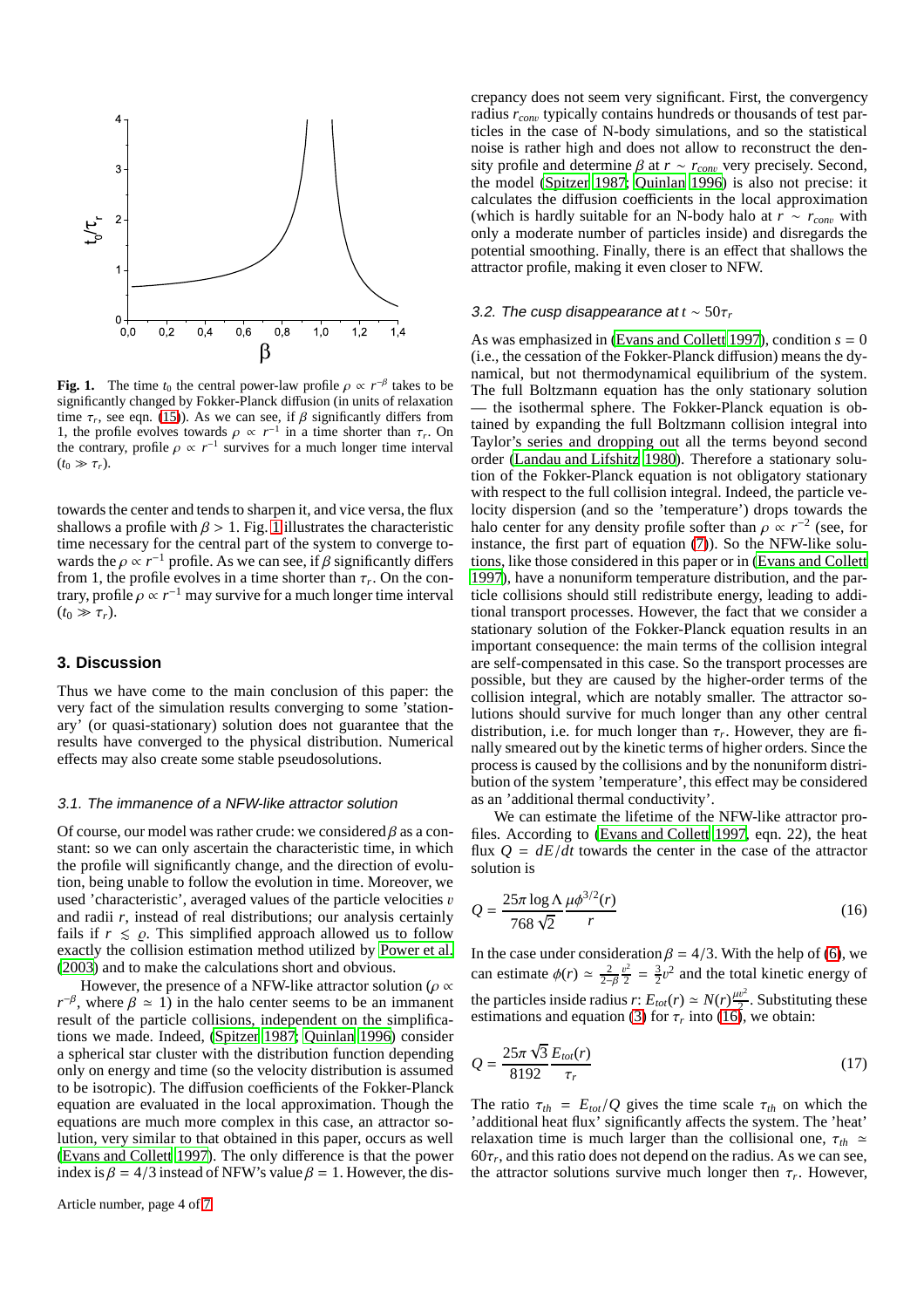they are eventually smeared out by the higher order terms of the kinetic equation at tens of relaxation times.

Indeed, [Hayashi et al. \(2003\)](#page-6-17) and [Klypin et al. \(2013\)](#page-6-12) report that the NFW-like cusp smears out, when  $t_0$  reaches several tens of  $\tau_r$ . They considered this effect as the first sign of the influence of the test body collisions. However, our calculations suggest that collisions become important much earlier, at  $t_0 \leq \tau_r$ : it may, in fact, be the collisions that form the cusp itself. The smearing of the cusp at  $t_0 \sim 50$  may be a result of the 'additional thermal conductivity': the characteristic time and the sense of the process coincide. The additional heat flux, being also a result of the test body collisions, is much slower than the Fokker-Planck diffusion and becomes important approximately 50 times later.

Thus the property that the particle encounters form a cuspy, NFW-like profile in the center of the halo in a time interval  $\sim \tau_r$ seems to be quite general and model-independent. Since this is an attractor solution, the profile will survive for  $t_0 \gg \tau_r$ . However, considering that the process is driven by the unphysical test-body collisions, it would be an artefact of the simulations. The NFW profile may still be valid. If the halo concentration is small ( $c_{vir} \sim 3$ ),  $\rho \propto r^{-1}$  profile occurs at large radii, where certainly  $t_0 \ll \tau_r$ , and the collisional relaxation has nothing to do with it. Perhaps, the violent relaxation (as we could see, a strong energy relaxation is mandatory to form the cusp) may form the same profile even closer to the center, where  $t_0 \geq \tau_r$ . However, the simulation results require further verification if  $t_0 \approx \tau_r$ : the Fokker-Planck diffusion may produce the same profile as well. Since there is no obvious way to distinguish these two processes, the criterion  $t_0 \ll \tau_r$  seems to be the only reliable condition of the negligibility of the unphysical numerical effects, while criterion  $\tau_r \geq 0.6t_0$  [\(Power et al. 2003\)](#page-6-11) significantly overestimates the resolution of N-body simulations in the halo center.

#### 3.3. How to test the veracity of the simulation results?

Our suggestions could eliminate the 'cusp vs. core' problem, which actually appears mainly on the scale of galaxies and dwarf satellites. First, N-body simulations results come into conflict with the observational data only if soft criteria like  $\tau_r \geq 0.6t_0$  are true. As we saw, we probably should use a more conservative criterion  $t_0 \ll \tau_r$ , which increases several times the convergence radius. Then the numerical resolution can be just too low to resolve cores in the centers of the galaxy haloes, that are typically a few percent of the virial radius.

Second, a supposition of the moderate energy relaxation of galactic haloes inevitably leads to the central profile that fits observational data much better than the cuspy profiles suggested by N-body simulations: the profile has a core, an extensive region with  $\rho \propto r^{-2}$ , and the product of the central density and the core radius is almost independent of the halo mass [\(Baushev 2013a](#page-6-8)). On the contrary, N-body simulations suggest a very strong energy relaxation of the system [\(Moore et al. 1999;](#page-5-0) [Stadel et al.](#page-5-2) [2009\)](#page-5-2). However, we could see that the residual test body collisions might boost the energy exchange in the halo center, leading to disagreement with the observations.

Thus the criteria based on the stability of the central profile, like [\(Power et al. 2003](#page-6-11)), seem to be questionable. The absence of the collisional relaxation is guaranteed only if  $t_0 \ll \tau_r$ . A question appears: how can we quantitatively estimate the influence of the collisions and optimize the limit for  $t_0/\tau_r$ ? The most direct way is to consider the evolution of the total particle energy  $\epsilon$  depending on their average radius and time. Indeed, violent relaxation is effective only during the short interval of halo collapse [\(Lynden-Bell 1967\)](#page-6-9), after which the gravitational field of the halo becomes stationary, and the total energy of each particle remains more or less constant. There are several factors that can yet affect the particle energy distribution of the formed halo.

- <span id="page-4-0"></span>I. An already formed halo may gravitationally capture more substance from the surroundings [\(Wang et al. 2012;](#page-6-22) [Baushev](#page-6-23) [2013b](#page-6-23)). The accretion of the additional mass can lead to the 'secondary violent relaxation'
- <span id="page-4-1"></span>II. Tidal influence of the nearby halos
- <span id="page-4-2"></span>III. The substructures
- IV. A slow evolution of the formed halo, like its concentration growth
- <span id="page-4-3"></span>V. Unphysical test body collisions

The first four items correspond to quite physical phenomena, while the fifth one is purely numerical and should be avoided. As we could see, the collisions appear to be the most important in the halo center, so we should focus our attention on this area. The central region contains few if any subhaloes, as they are typically tidally destroyed. The tidal influence of the nearby halos is minor because of the smallness of the region comparing to the halo size. We can completely avoid the influence of late accretion (item [I\)](#page-4-0) and the tidal influences by considering an isolated halo. Moreover, even in the case of more sophisticated simulations containing many haloes, the fraction of matter accreted to the central area after the main relaxation and the presence of subhalos are easily measurable. Thus we may estimate the influence of factors [I](#page-4-0)[-III.](#page-4-1)

In the end, we may wish to discriminate between the physical process [IV](#page-4-2) and the unphysical process [V.](#page-4-3) In the following we propose an independent test of the absence or presence of significant test-body collisions in numerical simulations, that can be performed in real time as the simulations progress. First of all, we should determine the total energy  $\epsilon$  of each particle at the moment, when the halo has just been formed, and its gravitational field becomes stationary. A marker of this moment could be the attenuation of initial density waves and caustics, i.e. the absence of rapid oscillations of the density profile and the gravitational potential at the halo center. Then we can extract from the particle distribution over the fractional variation  $\Delta \epsilon / \epsilon$  of their total energies as a function of time and the average radius of particles. The effects of processes [IV](#page-4-2) and [V](#page-4-3) on the energy evolution differ drastically. Process [IV](#page-4-2) leads to a slow regular shift of the particle energies. The energies of the bodies with similar orbits evolve alike. On the contrary, process [V](#page-4-3) leads to stochastic variations of the particle energy. The relative energy change  $\Delta \epsilon / \epsilon$  should have a near-Gaussian distribution with dispersion *σ* roughly proportional to  $\sqrt{t}$ , i.e. *σ* ≃  $\sqrt{t/\tau_r}$  ∝  $\sqrt{t/N(r)}$ . The energy evolution driven by the unphysical test body collisions is stochastic and can be distinguished from the physical processes like [\(I](#page-4-0)[-IV\)](#page-4-2). A more sophisticated method to investigate the influence of the collisions is to consider the adiabatic invariants associated with the particles. Indeed, the quantities  $\oint p_i dq_i$  (where  $q_i$ and  $p_i$  are a generalized coordinate and the corresponding generalized momentum of the particle) are conserved, if the gravitational field changes slowly [\(Landau and Lifshitz 1969\)](#page-6-24). On the contrary, particle collisions should lead to accidental variations of the adiabatic invariants.

One can offer several practical ways to test the influence of the unphysical particle collisions in real N-body simulations. Any method has its strong and weak points. We can consider standard cosmological simulations containing many halos and choose a halo of interest. Then we need to find a moment *tin* when the halo density distribution becomes almost stationary. Even the most massive halos are quite formed at  $z = 1$  in the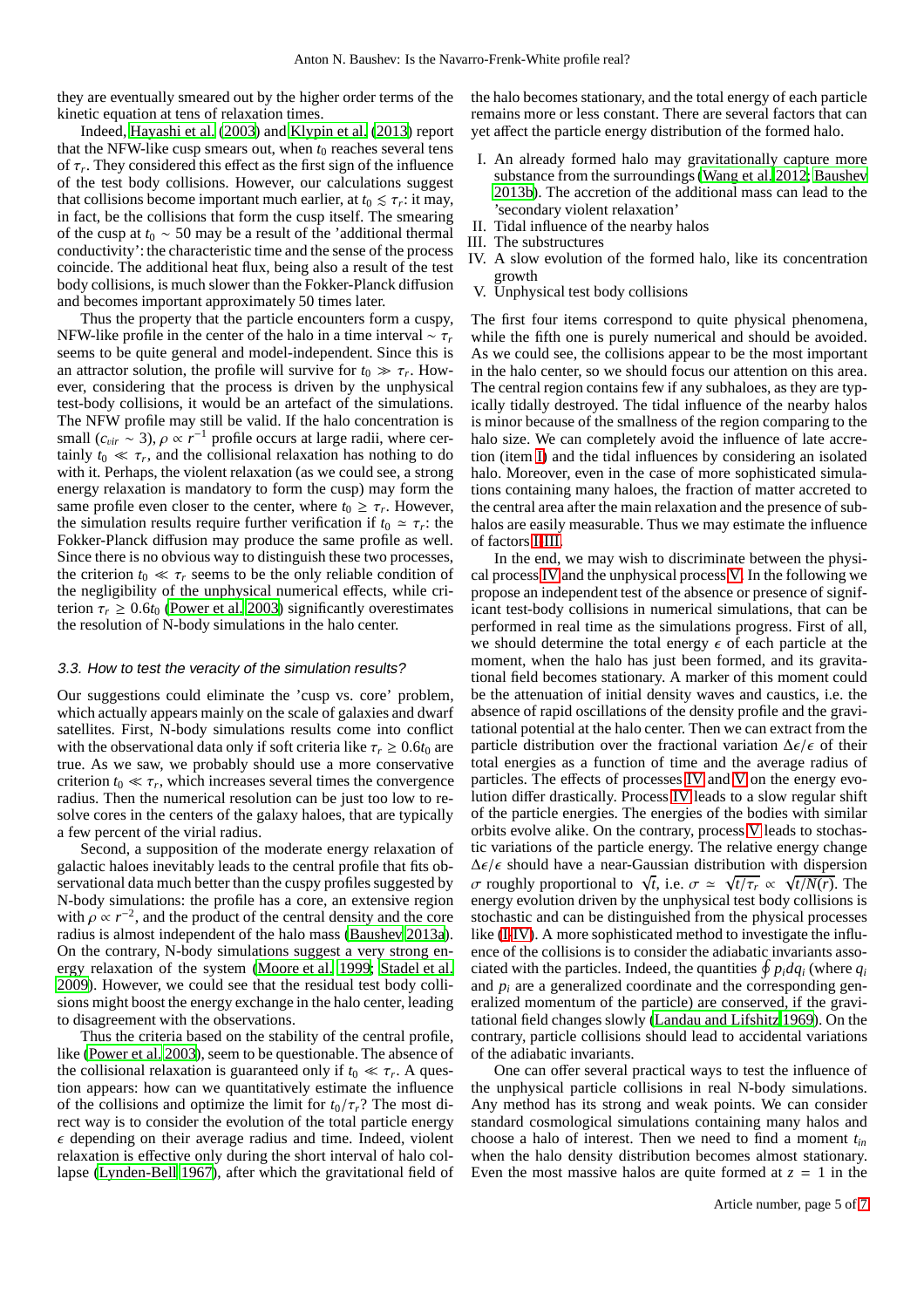ΛCDM cosmological model. We remind that *z* = 1 corresponds to ∼ 40% of the present Universe age, that is, a halo has a quasistationary density profile and gravitation field during the major part of its physical age. Then we need to consider the energy evolution of the test bodies  $|\epsilon(t) - \epsilon(t_{in})/\epsilon(t_{in})|$ , as this was described above. A slow physical evolution of the halo, such as the concentration growth, leads to a regular energy change similar for all the particles that can be easily estimated by the gravitational potential change. A random walk of the particle energies undoubtedly reveals the influence of the unphysical collisions. A possible difficulty of this method is the fact that halos in cosmological simulations are never spherically symmetric. This significantly complicates the task making it three-dimensional. In particular, one needs to perform accurate calculations of the gravitational potential going beyond the commonly-used spherical approximation.

The second way to estimate the influence of the collisions is a simulating of of one of the well-known analytical models of s stationary isolated halo, such as Plummer, Hernquist, or Osipkov distributions [\(Binney and Tremaine 2008\)](#page-6-10). The particle velocity distribution and the density profile are time-independent in this case. There should be no relaxation, since the gravitational field is stationary. Therefore, any evolution of the distribution function (in particular, the cusp formation) would be a clear sign of numerical effects.

Both above-mentioned testing methods are only applicable for a formed halo and unsuitable for the halo collapse consideration. However, test body collisions may cause undesirable numerical effects during the collapse as well. Indeed, in the wellknown case of Tolman collapse (the initial perturbation is spherically symmetric and uniform  $\rho = const$ , the matter has no angular momentum [\(Landau and Lifshitz 1975\)](#page-6-25)) all the particles reach the center simultaneously, and the halo density becomes infinite. In the instance of real initial perturbation,  $\rho$  grows towards the center and particle angular momentum is not exactly zero. However, in the very general case the initial density contrast is low  $\delta \rho / \rho \ll 1$ . The initial angular momentum is zero [\(Gorbunov and Rubakov 2010\)](#page-6-26), though it can be gained later by the tidal interaction. Therefore, the collapse dynamics is similar in the early phase to the Tolman case, that is, any real halo passes through a stage of high compression at the beginning of the collapse. Though the stage is fairly short, the test particle collisions may significantly redistribute the particle energy, since the collision rate is proportional to  $\rho^2$ . Thus the collisions of test bodies make an unphysical contribution to the violent relaxation in simulations. Moreover, a halo during the violent relaxation has a complex structure of the density and gravitational field. The ability of simulations to model adequately the fine structure of numerous caustics and other inhomogeneities by a fairly small number of test bodies is questionable, while the efficiency of relaxation strongly depends on this. Thus the problem of the reliability limits of the N-body simulations needs further consideration. The profile stability criterion along is insufficient.

The convergence criteria obtained with the help of a direct and detailed consideration of the energy evolution of the system should be significantly more reliable than those based on the density profile stability. The stationary solutions obtained in this paper or by [Evans and Collett \(1997\)](#page-6-21) serve as a good illustration. The attractor density profiles are quite stable even if  $t \gg \tau_r$ , though the unphysical collisions of the test bodies form them. Despite of the profile stability, the energies of the particles exhibit accidental variations, revealing the collision influence. Equations [\(2\)](#page-1-0), [\(3\)](#page-1-1)) show that  $\Delta \epsilon / \epsilon \approx 1$  when  $t = \tau_r$ , i.e. the random energy fluctuations are fully visible. Thus the insensitivity of the density profile to the simulation parameters is not a sufficient criterion of convergence per se, and a more detailed consideration of the phase evolution of test bodies is necessary to judge the simulation reliability. We have proposed a simple test that can be performed in any simulation code.

## **4. Acknowledgements**

Financial support by Bundesministerium für Bildung und Forschung through DESY-PT, grant 05A11IPA, is gratefully acknowledged. BMBF assumes no responsibility for the contents of this publication. We acknowledge support by the Helmholtz Alliance for Astroparticle Physics HAP funded by the Initiative and Networking Fund of the Helmholtz Association.

## <span id="page-5-6"></span>**Appendix A: The virial theorem for the case of a** single particle moving in a potential field  $\phi(r)$

Let us denote by  $x_i$  and  $p_i$  the three components of the particle radius and momentum. Then (we use the Einstein summation convention: when an index variable appears twice in a single term it implies summation of that term over all the values of the index.)

<span id="page-5-7"></span>
$$
\frac{d(p_ix_i)}{dt} = x_i \frac{dp_i}{dt} + p_i \frac{dx_i}{dt} = -mx_i \frac{d\phi}{dx_i} + 2T
$$
 (A.1)

Here we took into account that  $\frac{dp_i}{dt} = F_i = -m\frac{d\phi}{dx_i}$  $\frac{d\phi}{dx_i}$  and  $p_i \frac{dx_i}{dt}$  =  $p_i v_i = 2T$ , where *T* is the particle kinetic energy. We may introduce the time averaging of a quantity *A*:  $\bar{A} = \frac{1}{t} \int_0^t A dt$  and apply it to eqn. [A.1.](#page-5-7)

<span id="page-5-8"></span>
$$
\frac{(p_i x_i)_t - (p_i x_i)_0}{t} = -m \overline{\left(x_i \frac{d\phi}{dx_i}\right)} + 2\overline{T}
$$
\n(A.2)

If the particle motion is finite,  $(p_i x_i)$  is also finite, while *t* can be arbitrarily large. So, the left part of the equation approaches zero for  $t \to \infty$ . Eqn. [A.2](#page-5-8) may be significantly simplified, if  $\phi$  is a homogeneous function, i.e.,  $\phi(\lambda x_1, \lambda x_2, \lambda x_3) = \lambda^a \phi(x_1, x_2, x_3)$ . Then  $x_i \frac{d\phi}{dx_i}$  $\frac{d\phi}{dx_i} = a\phi$ . Since  $m\phi$  is the potential energy of the particle Π, we obtain

$$
\frac{a}{2}\overline{\Pi} = \overline{T}
$$
 (A.3)

In particular, if  $\phi(r) \propto r^{(2-\beta)}$ , the potential is a homogeneous function with  $a = 2 - \beta$ .

#### **References**

- <span id="page-5-0"></span>B. Moore, T. Quinn, F. Governato, J. Stadel, G. Lake, Cold collapse and the core catastrophe, MNRAS 310 (1999) 1147–1152, .
- <span id="page-5-1"></span>A. F. Neto, L. Gao, P. Bett, S. Cole, J. F. Navarro, C. S. Frenk, S. D. M. White, V. Springel, A. Jenkins, The statistics of Λ CDM halo concentrations, MN-RAS 381 (2007) 1450-1462.
- <span id="page-5-2"></span>J. Stadel, D. Potter, B. Moore, J. Diemand, P. Madau, M. Zemp, M. Kuhlen, V. Quilis, Quantifying the heart of darkness with GHALO - a multibillion particle simulation of a galactic halo, MNRAS 398 (2009) L21-L25,
- <span id="page-5-3"></span>J. F. Navarro, A. Ludlow, V. Springel, J. Wang, M. Vogelsberger, S. D. M. White, A. Jenkins, C. S. Frenk, A. Helmi, The diversity and similarity of simulated cold dark matter haloes, MNRAS 402 (2010) 21–34, .
- <span id="page-5-4"></span>W. J. G. de Blok, S. S. McGaugh, V. C. Rubin, High-Resolution Rotation Curves of Low Surface Brightness Galaxies. II. Mass Models, AJ 122 (2001) 2396– 2427, .
- <span id="page-5-5"></span>W. J. G. de Blok, A. Bosma, High-resolution rotation curves of low surface brightness galaxies, A&A 385 (2002) 816–846, .